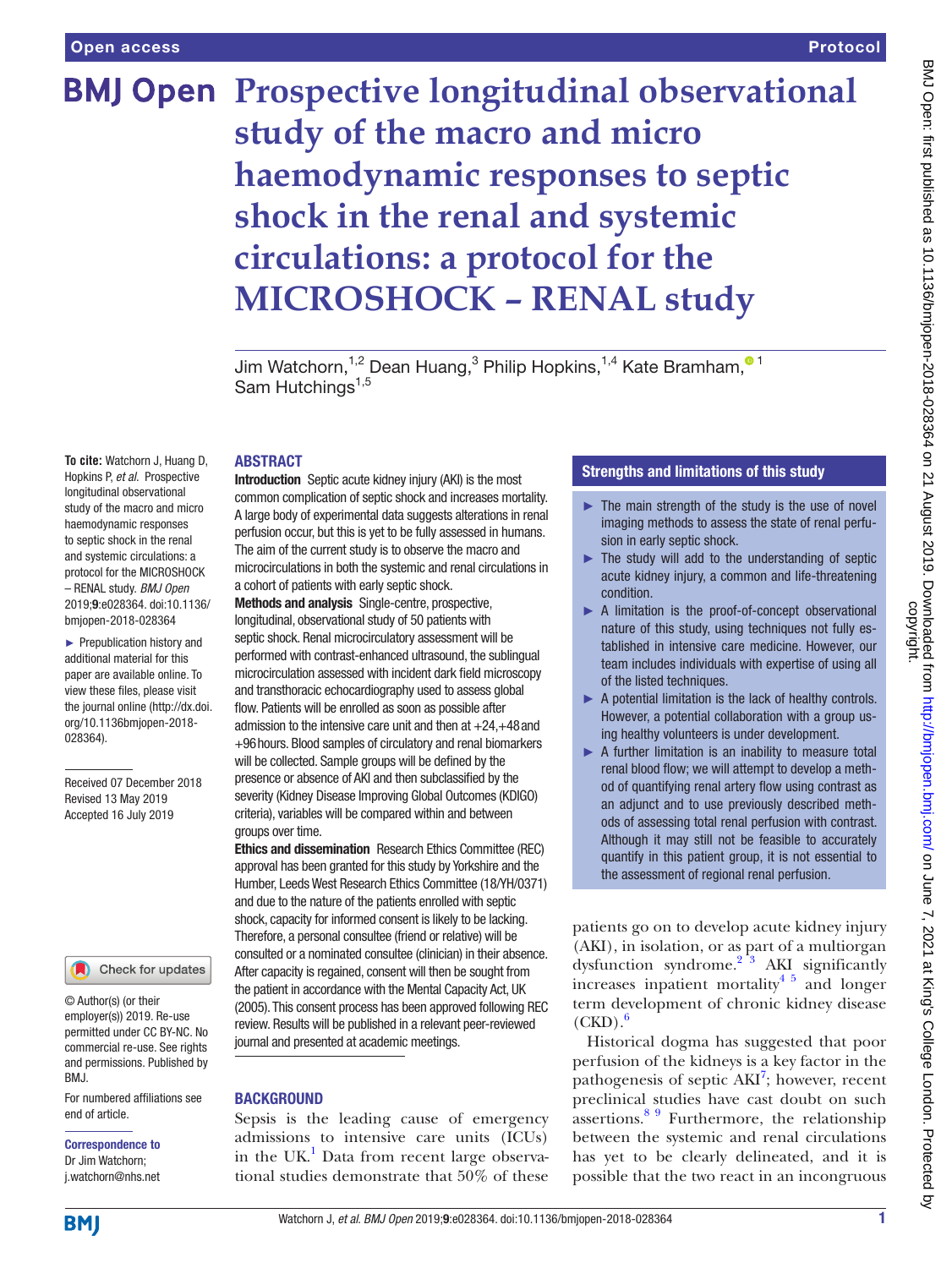fashion. An additional factor to consider is the relationship between the macrocirculation (heart and larger blood vessels) and the microcirculation (smaller vessels typically less than 20 microns diameter, where cellular substrate delivery occurs). Previous work examining the sublingual microcirculation has shown that there is often a breakdown of haemodynamic coherence between the macro and micro circulations in septic patients. $10<sup>11</sup>$ However, there is virtually no data relating to the relationship between the macro and micro circulations at the level of individual organs, such as the kidney.

All of the factors considered here have important implications for patient care. Resuscitation, with fluid or vasoactive drugs, can, if targeted at inappropriate endpoints, lead to harm.[12–16](#page-5-7) Improved knowledge of the state of renal perfusion during septic shock should allow the creation of more targeted resuscitation strategies in the future.

The present study is designed as a key translational step from experimental data to real-time quantification of renal perfusion in patients with septic shock to determine its role in AKI development. We will use three techniques to observe the haemodynamic response to sepsis within the kidney and wider circulations. Contrast-enhanced ultrasound (CEUS) will be used to study microcirculatory flow within the kidney, an evolving technique that has proved feasible in critically ill patients $17 \frac{18}{18}$  and has been achieved in a smaller cohort of patients with septic shock.[19](#page-6-1) Contrast-assisted renal artery doppler, resistive index and CEUS will also quantify renal artery velocity and provide an estimation of renal blood flow and total perfusion[.20](#page-6-2) Sublingual incident dark field (IDF) videomicroscopy will provide data on a central microcirculatory bed that has been shown to correlate with outcome in a multitude of clinical conditions.<sup>11 21</sup> Finally, a full transthoracic echocardiogram (TTE) study will provide detail on systemic haemodynamic function.<sup>22</sup>

#### Primary objectives

The primary objective of the study is to observe the changes in haemodynamic perfusion variables at both macro and micro circulatory levels and in both the kidney and systemic circulations for patients with septic shock. With the primary outcome being renal perfusion changes in patients who do (stages 1,2 and 3) and do not develop AKI (Kidney Disease Improving Global Outcomes staging  $criterion<sup>23</sup>$ ).

#### **METHODS**

#### Study design

Single-centre prospective longitudinal observational study. Serial assessments will be taken using the described devices: CEUS, IDF video microscopy and TTE. Resuscitation protocols including fluid type, volume and selection of vasoactive agents will remain at the discretion of the treating clinician for the study period; these variables

will be recorded but not controlled for in this pragmatic observational study.

#### Patient screening

All patients presenting to the Critical Care Units of King's College Hospital, London, UK, will be screened by research staff to assess eligibility. Patient details will be recorded in a screening log. This study includes all patients who present with septic shock provided they meet the inclusion criteria, the study is observational so all patients will be treated equally and the primary outcome of AKI will only be known by day 28. Randomisation and blinding of the study is therefore not appropriate.

#### Sample size calculation

The sample size was derived from a power calculation using the limited available CEUS studies in critically ill patients.<sup>[17 19](#page-6-0)</sup> AKI will be defined using the worst Kidney Disease Improving Global Outcomes (KDIGO) stage in the first 28 days after admission. Patients will be dichotomised into those with AKI (KDIGO stages 1–3) and without AKI. Based on an estimated difference in perfusion index of 1000 au between groups (AKI present and AKI absent) and on an SD of 1000 au and assuming a power of 90% and alpha of 0.05, 22 patients in each group (n=44) are required to detect a difference in perfusion index, assuming approximately 50% of patients with septic shock develop AKI.<sup>19 24</sup> In order to address potential for missing data or loss to follow-up, then we will aim to recruit 50 patients.

Enrolment commenced in November 2018 and will run until 50 patients are recruited.

#### Defining AKI

AKI will be staged using KDIGO criteria. Urine output will be used to define AKI severity as per KDIGO criteria. Any patient who receives renal replacement therapy (RRT) during their admission will be labelled as AKI stage 3 (long-term dialysis patients are excluded).

Common to AKI research, the baseline creatinine value is not always known and therefore the increase is not possible to quantify. We therefore will take the following approach, while not perfect is a pragmatic solution: We will identify the lowest creatinine of any that may have been taken in the prior 12 months as a baseline value. If no preadmission creatinine is available, then the lowest value the creatinine returns to after shock has resolved will be used (it is likely the value prior to admission was equal or lower to this post-ICU) value). Failing all of the above the admission creatinine will be used as the baseline value.

#### Inclusion criteria

- ► Over 18 years old.
- $\blacktriangleright$   $\leq$ 24 hours of ICU admission.
- ► Evidence of suspected or confirmed infection. ► Serial Organ Failure Assessment (SOFA) score increase of 2 or greater.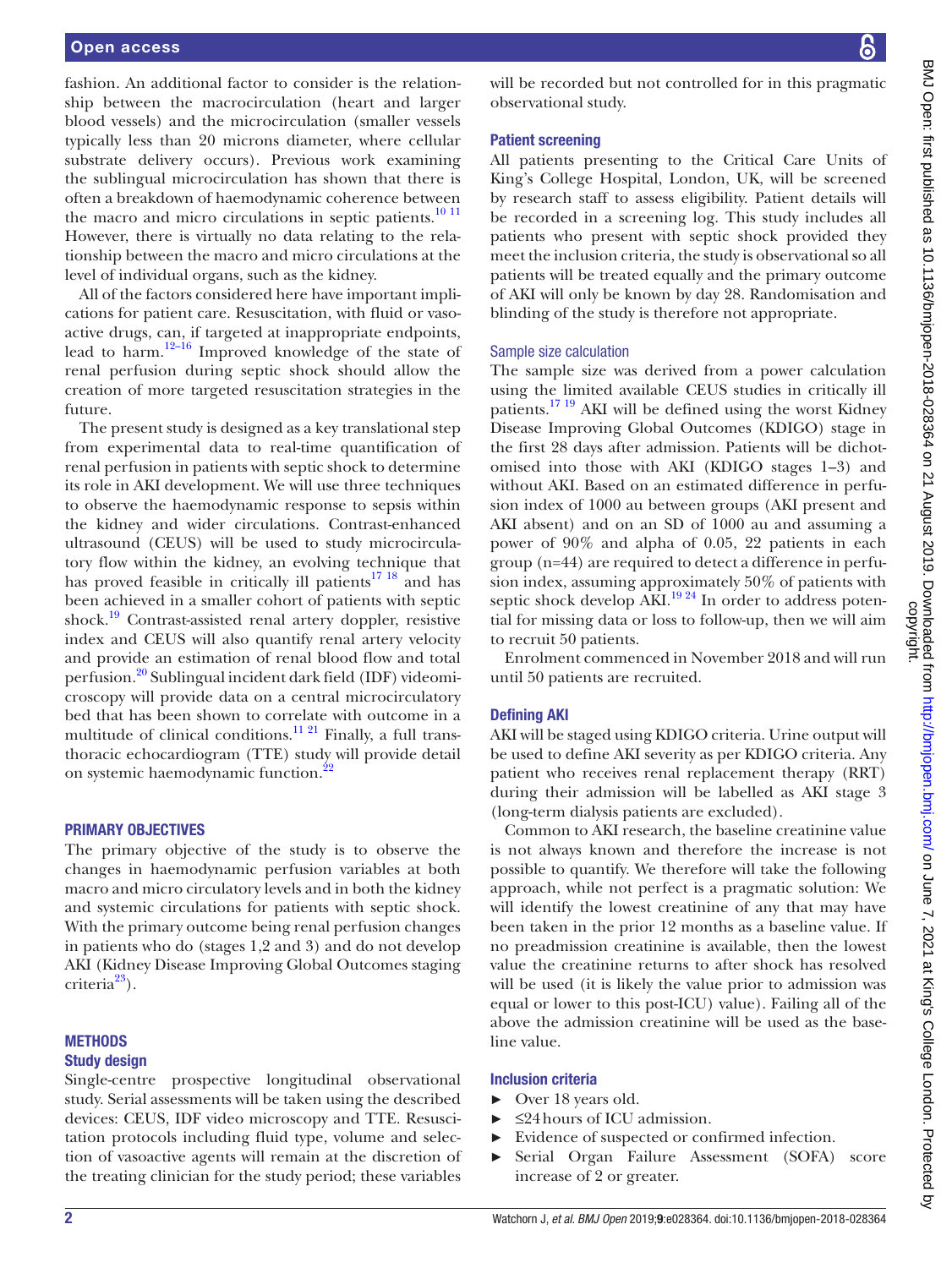

Figure 1 Investigation timeline for a single patient enrolled in the MICROSHOCK – RENAL study. AKI, acute kidney injury; BMI, body mass index; BP, blood pressure; CCF, heartfailure; CKD, chronic kidney disease; CLD, chronic liver disease; CO, cardiacoutput; Cr, creatinine; CVP, central venous pressure; DM, diabetes mellitus; GCS, glasgow coma scale; HR, heart rate; HTN, hypertension; IDF, incident darkfield; lac, arterial blood lactate; RR, respiratory rate; SOFA, Serial Organ Failure Assessment; U, urea; UO, urine output (ml/hr).

- ► Requiring vasopressor support to maintain mean arterial blood pressure >65mm Hg.
- ► Arterial blood lactate >2.0mmol/L after initial fluid resuscitation.
- These criteria are those defined by the Third International Consensus Criteria for Sepsis and Septic Shock. $25$

#### Exclusion criteria

Known intolerance to Sonovue ultrasound contrast agent. Contraindications listed by the contrast manufacturer:

- ► Established acute respiratory distress syndrome.
- ► Pregnancy.
- ► Breastfeeding mothers.
- Severe pulmonary hypertension (pulmonary artery systolic pressure >90mm Hg) measured by transthoracic echocardiography.
- ► Coadministration of dobutamine.
	- Patients in whom initial treatment is palliative.

Known CKD stage 4 and stage 5 (baseline glomerular filtration rate (GFR)  $\langle 30 \text{ mL/min} \rangle$ .

Patients with bilaterally small kidneys on ultrasound  $(< 9 cm)$ .

Patients with a renal transplant.

# Time points and techniques for data collection

[Figure](#page-2-0) 1 describes the data collected at the various time points. There are four time points: admission (D0), after <span id="page-2-0"></span>24hours (D1), 48hours (D2) and 96hours (D4). The last time point was selected to capture patients who may be established on renal replacement with severe AKI and before recovery has occurred.

# Demographic and resuscitation data

The following data will be collected at baseline and stored on a secure encrypted deidentified database with a unique study number assigned:

- ► Demographic (age, sex and body mass index) and comorbidities.
- Suspected site of infection by organ system.
- ► SOFA score.
- ► Physiological data (heart rate, mean arterial blood pressure, cardiac output (measured by echocardiographic assessment in all patients and arterial pressure waveform analysis if clinically required), arterial oxygen tension (or pressure)/fractional inspired oxygen ratio, peak inspiratory pressure, positive end expiratory pressure (PEEP), tidal volume, central venous pressure, Glasgow Coma Scale, arterial base excess (BE), lactate, CO2 gap (central venous partial pressure of carbon dioxide - arterial partial pressure of carbon dioxide (PcvCO2 − PaCO2)), central venous oxygen saturation (ScvO2) and temperature).
- ► Renal variables (urine output hourly and previous 24hours, cumulative diuretic dose, presence of renal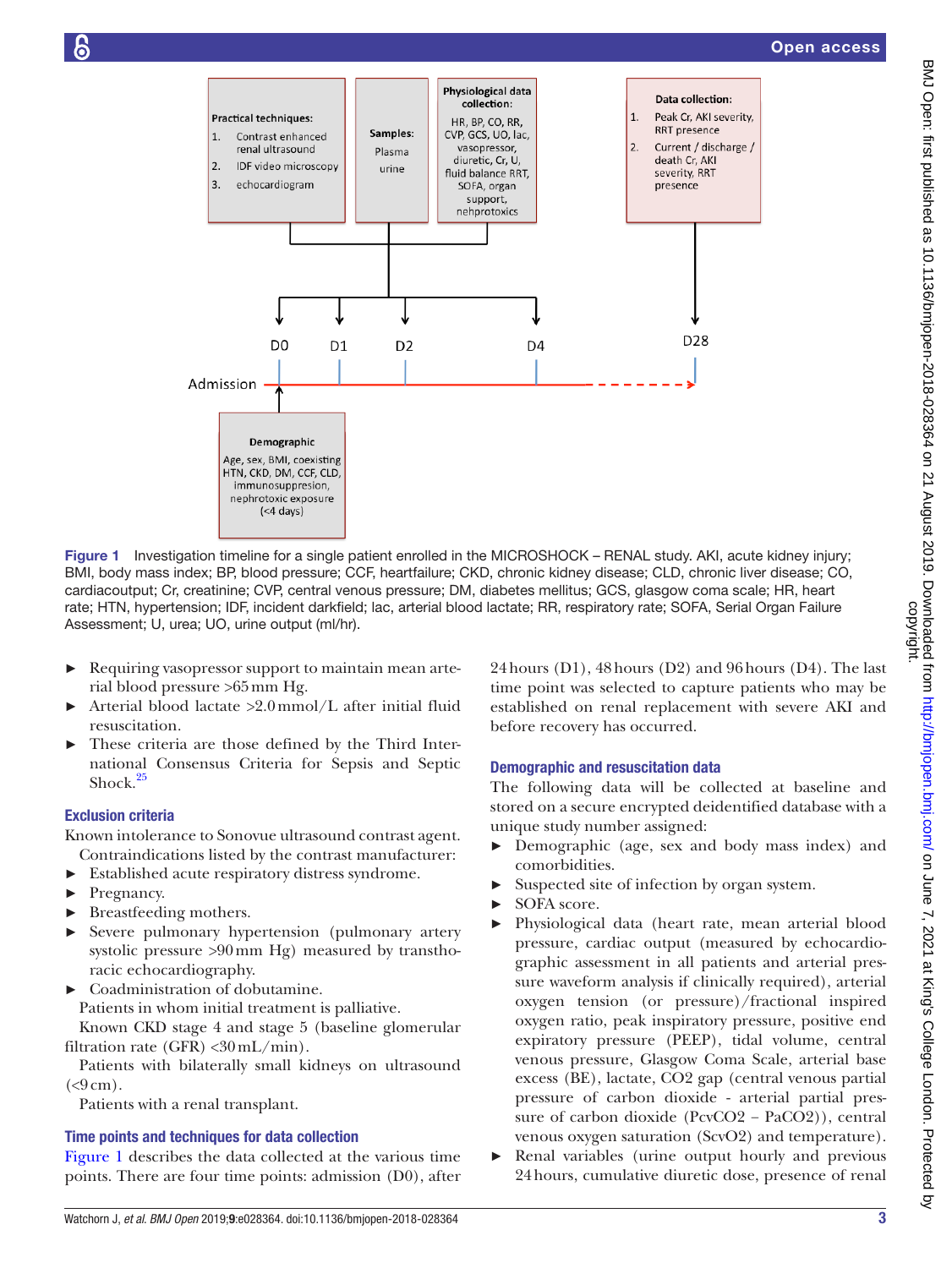replacement therapy and dose, serum creatinine, presence of a nephrotoxic agent or other cause of AKI identified, fluid balance, total volume of administered fluid previous 24hours and type of fluid).

- ► Laboratory data (haemaglobin, platelets, bilirubin, creatinine, urea, white blood cell count, C reactive protein and microbiology).
- Baseline creatinine if measured in the 12 months prior to admission.

# IDF microscopy for the haemodynamic assessment of the systemic microcirculation

Videos of sublingual microcirculation will be acquired using an IDF video-microscope (Cytocam, Braedius Medical, Huizen, The Netherlands). Following suctioning of the oropharynx, a gauze swab is applied to gently remove saliva from the mucosal surface. The camera probe is applied to the sublingual area and images selected (taking care to exclude areas of buccal microcirculation with large numbers of looped vessels). After image optimisation a minimum of 3, and ideally 5, video images of the sublingual microcirculation will be taken at each experimental time point, each recorded clip consisting of 100 video frames at a rate of 20 frames per second. Images will be batch-analysed offline and blinded to the investigator, using Automated Vascular Analysis software (AVA) V.3.02 (Microvision Medical, Amsterdam, The Netherlands). Data collection and analysis will be performed by one of two investigators specifically trained in its use and with prior experience of the technique.

# Cardiac echocardiography for the haemodynamic assessment of the systemic macrocirculation

Cardiac echocardiography will be performed to quantify global haemodynamic status, and a comprehensive echocardiogram will be undertaken gathering the minimum dataset required by the British Society of Echocardiography[.26](#page-6-6) The echocardiogram along with vital signs and standard ICU monitoring (as described in Levels Of Critical Care for Adult Patients; Intensive Care Society 2009) will be used to quantify macrocirculatory changes, cardiac output and calculated pulmonary artery pressures.

# Contrast-enhanced renal ultrasound images for the haemodynamic assessment of the renal microcirculation

Renal ultrasound, including the use of contrast will be performed using an Affiniti ultrasound system (Philips, UK).

Conventional grayscale US imaging will be performed. The investigator will vary the pulse repetition frequency, focal zone, gain and wall filter as necessary to obtain optimal sonograms in each case. Both kidneys will be visualised and provided both kidneys are sonographically normal, the most accessible will be chosen to perform the study. Baseline greyscale and colour Doppler sonographic images will be recorded.

A low mechanical index (MI) technique (range: 0.04– 0.1) for CEUS will be used with MI set at or below 0.10.

An infusion of 4.8mL of SonoVue (Bracco SpA, Milan, Italy), contrast agent, will be administered by a dedicated infusion pump at a rate of 1mL/min.

Images of the entire examination will be digitally recorded. The recording of the examination is initiated at the start of the contrast injection and all time measurements started from these moments, which are defined as 'time-0' in all recorded video clips. Measurements will be concluded after approximately 5min with approximately five high-frequency pulses and reperfusion episodes.

Postprocessing will then be performed offline with dedicated software to permit objective quantitative analysis divided by regions of interest. Areas of cortex and medulla will be analysed and compared with assessment of mean transit time, perfusion index and relative blood volume (RBV). Wash in curves will also be assessed. Data collection will be undertaken by one of two investigators, with appropriate training by an expert from within the radiology department at our hospital.

# Renal artery Doppler for the haemodynamic assessment of the renal macrocirculation

We will record the Resistive Index of an interlobular artery ((peak systolic velocity - end diastolic velocity)/ peak systolic velocity) although more reflective of vascular elasticity than flow. We will also identify the renal artery using contrast and measure the velocity time integral waveform at the sampling time points, which while not giving an absolute measure of flow, will provide a relative measure.

# Blood and urine samples

Biochemical analysis will be undertaken at each time point. This will include urine output and creatinine to quantify the stage of AKI using the KDIGO classification.<sup>[27](#page-6-7)</sup> ELISA will be undertaken on a number of proposed proteins, and therefore urine, plasma and serum will be taken and stored for analysis of biomarkers. Recently described urinary cell-cycle arrest regulatory proteins (tissue inhibitor of metalloproteinases-2 and insulin-like growth factor binding protein-7) will be quantified. These are currently the earliest biomarkers and provide both good sensitivity and specificity for septic AKI.<sup>[28](#page-6-8)</sup> In addition, more established biomarkers for AKI will also be measured including kidney injury molecule-1 (KIM-1), neutrophil gelatinase-associated lipocalin (NGAL) and soluble trigger receptor expressed on myeloid cells-1  $(sTREM-1).^{29}$  $(sTREM-1).^{29}$  $(sTREM-1).^{29}$ 

In order to further understand the impact of microcirculatory changes on the endothelium, vascular biomarkers will also be assessed. The following three biomarkers will be measured: Angiopoietin 1 and 2 are a family of vascular growth factors indicative of vascular permeability and syndecan-1 is a marker of endothelial glycocalyx injury. $30^{31}$  Established ELISA assays will be used to quantify plasma and serum concentrations of these markers taken at the study time points.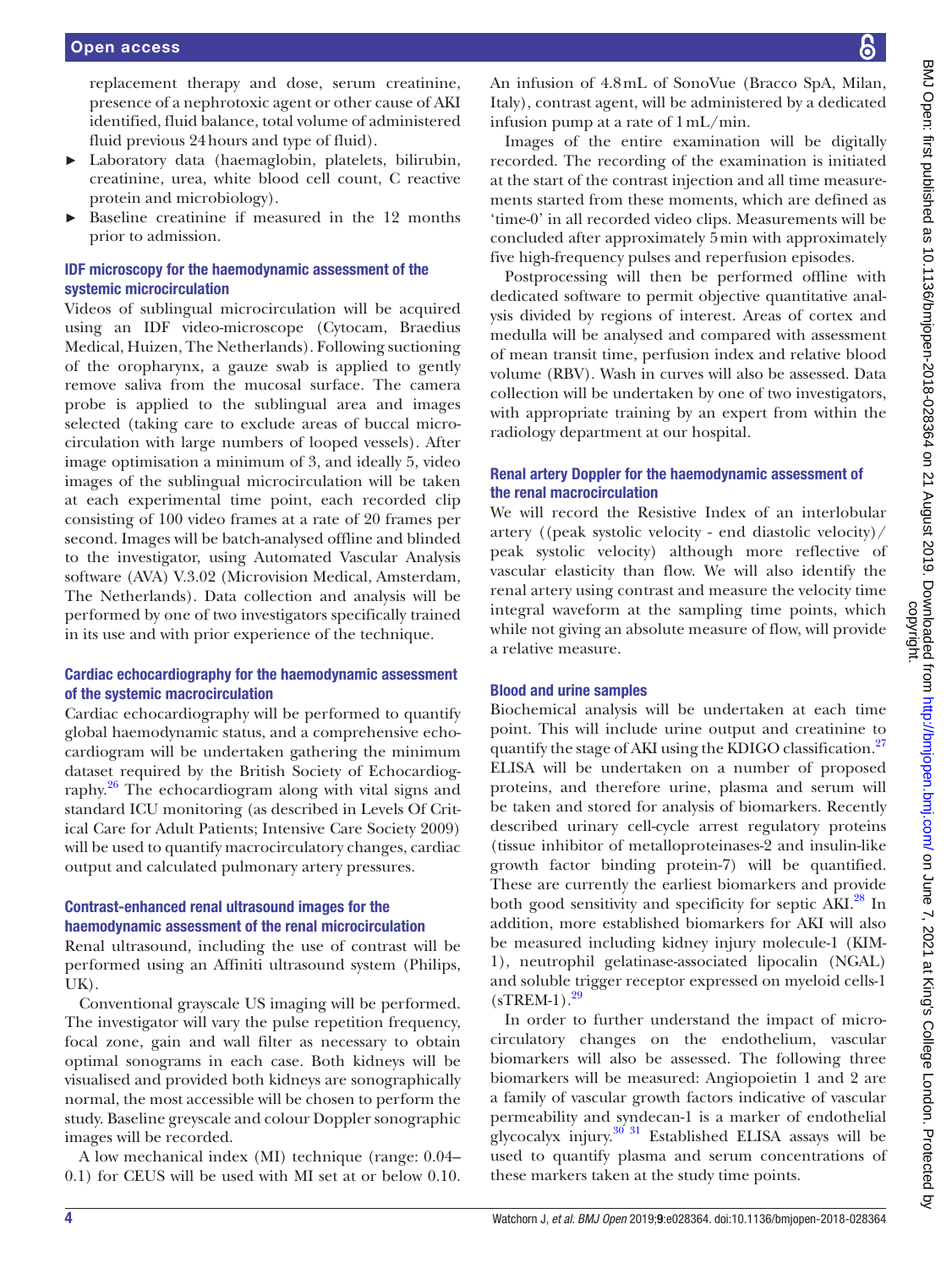# Primary outcome

The primary outcome is to observe the cortical and medullary perfusion changes assessed by CEUS parameters (mean transit time, RBV and perfusion index) that occur between those who develop AKI (KDIGO stages 1–3) and those who do not.

# Secondary outcomes

- ► To identify if perfusion changes alter by AKI severity, subclassified by KDIGO stages 1–3.
- ► To identify the relationship between renal perfusion variables and biomarker expression.
- To identify the presence of renal perfusion variables in patients established on RRT.
- ► To assess the correlation between the sublingual (IDF measured) and renal microcirculations (CEUS).

# Analysis of microcirculation images

Video microscopy images will be assessed using AVA 3.2 software (Microvision, Amsterdam, The Netherlands) to produce the following data:

- ► Total vessel density.
- ► Perfused vessel density.
- Microvascular flow index.
- ► Microvascular heterogeneity index.

# Analysis of contrast ultrasound images

All videos will be deidentified with respect to patient and time point prior to analysis in order to reduce bias. Regions of interest (ROIs) will be manually drawn: 1 in the renal cortex and 1–2 in the renal medulla. The ROIs for the cortex and medulla will be approximately the same size and depth for every clip. For every ROI, the software determined mean pixel intensities proportional to contrast-agent concentration and created a time–intensity curve (TIC).

Based on the time–intensity wash-in curve, peak enhancement (PE), wash-in area under the curve (WiAUC), rise time (RT), mean transit time (mTT), time to peak (TTP), wash-in rate (WiR) and wash-in perfusion index (WiPI; WiAUC/RT) will be analysed. Parameters related to blood volume are PE and WiAUC. The other parameters, that is, RT, mTT, TTP, WiR and WiPI are related to blood velocity. After wash-in is assessed and steady state is reached (2min), renal perfusion will be assessed through CEUS replenishment kinetics. Derived variables from the replenishment kinetics include RBV, a measure of maximal contrast intensity after replenishment, the mTT, the time taken from destruction to 50% replenishment and lastly the perfusion index (PI) (RBV/ mTT), which is proportional to renal blood flow.

# Patient and public involvement

The research question developed from published research priorities by relevant charities and national organisations. We advanced this question and latterly consulted with the Kings College Hospital Renal Patient and Public Involvement Engagement group who highlighted the perceived need for the study and found it to

be important and interesting. They found the risk profile to patients to be acceptable and were supportive of its undertaking. We have made changes to the protocol and patient facing documentation based on the feedback we received from this group. Due to the critically ill nature of patients being enrolled in this study, we have not involved patients in the study recruitment, but the conduct has been assessed by patients in the aforementioned process and at the research and ethics committee level. Results of the study will be published through open access but not directly distributed to participants.

# Patient identification capacity and consent

In order to assess the microcirculatory changes that occur in septic shock, patients will be recruited to the study early and within 48hours of admission. A significant proportion of these patients are likely to be intubated and therefore do not have capacity to consent at that time to participate in the study. Guidance stipulated in the Mental Health Act (2005) directs researchers to consult with an individual who has a close relationship with the patient, such as a relative or friend (personal consultee) or in their absence to consult with a clinician involved in the care of the patient (nominated consultee). When capacity is regained, informed consent will be sought from the patient. If the patient refuses, their data will be erased, and no further samples will be taken.

This study complies with the Declaration of Helsinki and will be conducted with the principals of Good Clinical Research Practice (GCP).

The key features of this study are summarised in the WHO Trial Registration Dataset attached in [online](https://dx.doi.org/10.1136/bmjopen-2018-028364)  [supplementary file 1.](https://dx.doi.org/10.1136/bmjopen-2018-028364)

# Confidentiality, data storage and security

The study complies with the principles of the Data Protection Act, 2018. At all times researchers will act to preserve the confidentiality of patient identifiable data. All retained data will be deidentified, that is, stripped of personal identifiable information.

All physical data, such as clinical report forms and consent forms, will be securely stored in a locked research office. All electronic data will be maintained on a secure electronic database accessible only by members of the research team.

# **Safety**

There is one specifically identified safety issue associated with this observational study and that relates to the use of the intravenous contrast agent. This agent consists of a solution of stabilised microbubbles filled with sulphur hexaflouride. The safety profile of this agent is good and has been extensively reported. Postmarketing surveillance provided by the manufacturer of Sonovue reveals use in 2447083 patients between 2001 and 2012. Three hundred and twenty-two (0.0162%) serious adverse reactions were reported, although causality was not clearly established in every case. There have been no fatal reactions reported.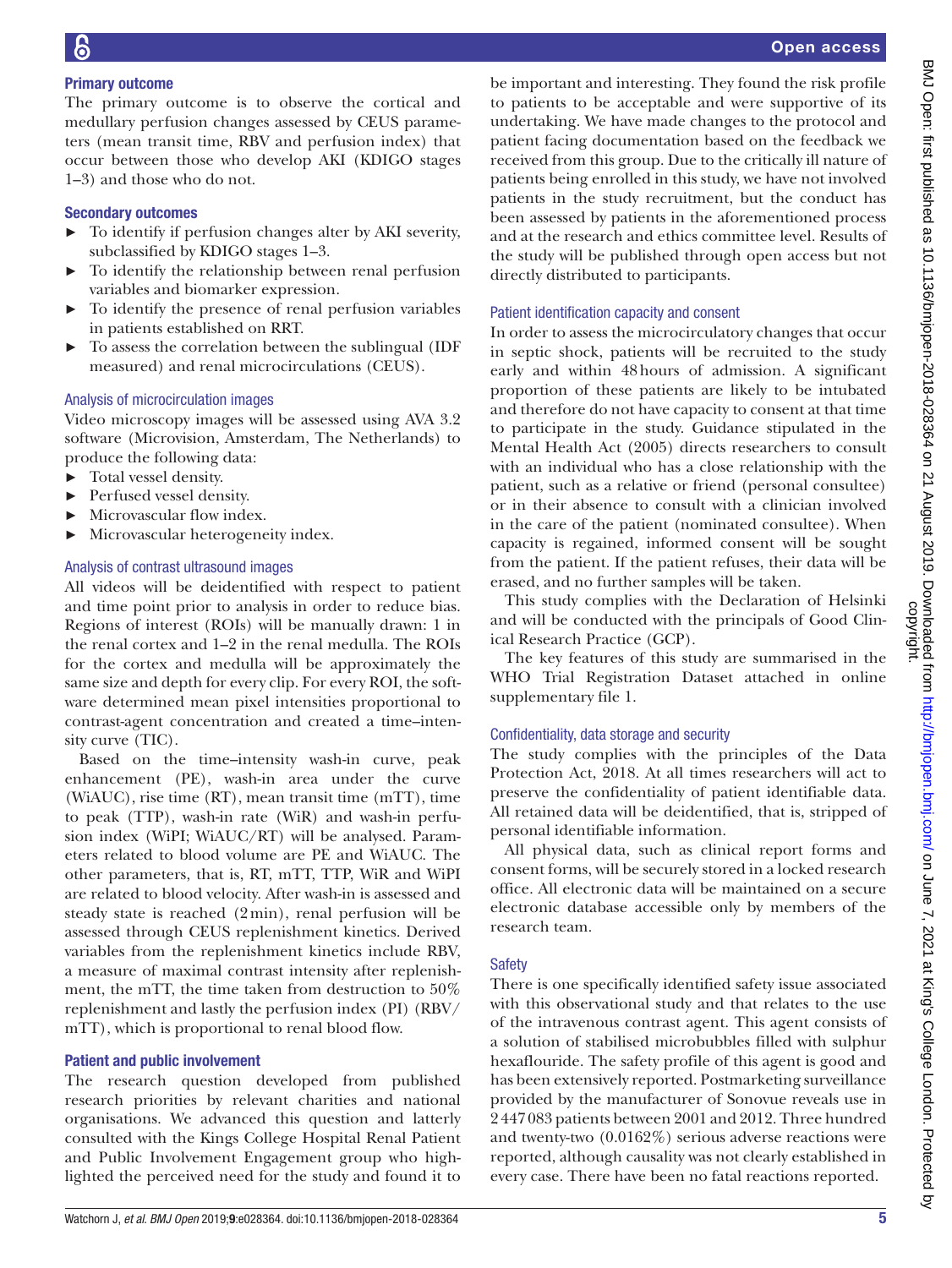#### Open access

Adverse events and serious adverse events (SAEs) will be reported in the participant's medical notes, on the study report form, and reported to the principal investigator (PI) within 24hours. The PI will assess the event for relatedness and expectedness. In the event that the PI decides that the event was related to contrast administration or is unable to positively exclude such an association, the patient will be withdrawn from the study and no further measurements taken. Any SAEs associated with the administration of contrast medium will be reported to the REC in an expedited fashion within 15 days.

#### Statistical analysis

Continuous data will be examined for normality and then reported as mean±1 SD or median and IQR for normal and non-normal data, respectively. Nominal data will be reported as number and percentage. Differences between groups over time will be assessed using appropriate statistical tests, for example, two-way analysis of variance. Statistical support will be provided from within our institution as necessary. Confounding factors such as nephrotoxic exposure, severity of illness and presence and severity of CKD will be assessed using multivariate analysis.

#### **DISCUSSION**

The development of multiorgan dysfunction in sepsis remains incompletely understood despite recent advances in knowledge. AKI as a component of this process was commonly believed to be a result of acute tubular injury and ischaemia from hypotension and subsequent hypoperfusion. $32$  An intense focus and recent advances by several groups have led to a new understanding of septic AKI as a largely functional phenomenon due to changes in microcirculatory distribution and cellular downregulation.<sup>89</sup> Currently, the data stem mainly from experimental studies with a growing body of clinical evidence.<sup>17 33</sup> Despite this, several questions remain unanswered due to the difficulty in studying renal injury in patients with severe sepsis. As a result, novel approaches are required to delineate the disease process. We believe contrast-enhanced ultrasound, with the capability of studying renal perfusion of both large and small vessels, is such an approach. We hope the data gathered from our study will add to the current understanding and enable future mechanistic research. While this study may identify a correlation, we accept we will not be able to provide evidence of causation, and further studies may be warranted after completion. However, full assessment of renal haemodynamic status may change future management, such as fluid therapy and selection of a specific vasoactive agent. Better identification is needed of patients who require renal replacement therapy and those who may avoid it  $34$  and analysis of renal perfusion may add to this. It is only once we fully understand the disease process can we aim to develop future detection, prevention and treatment of this common and serious complication.

#### Author affiliations

<sup>1</sup>School of Immunology and Microbial Sciences, King's College London, London, UK <sup>2</sup>Research and Clinical Innovation, Royal Centre for Defence Medicine, Birmingham, UK

<sup>3</sup>Department of Radiology, Kings College Hospital, London, UK 4 Critical Care, Kings College Hospital, London, UK

<sup>5</sup>Research and Clinical Innovation, Royal Centre for Defence Medicine, Birmingham, UK

Acknowledgements We would like to thank Dr Mark McPhail for his statistical support to our project. We would also like to thank the patient advisory group who helped develop our study.

Contributors JW coauthored the manuscript, is undertaking the investigation and has contributed to the concept. DH is responsible for the radiological input to the study both in concept, writing and training of the investigator(s). KB contributed to the renal aspects of this study, advised on concept and editing of the manuscript. PH contributed to the concept of the study and its evaluation, editing of the manuscript and strategic support. SH is the principal investigator for this study. His involvement includes but is not limited to its design and concept, coauthorship of the manuscript and responsibility for the final editing.

Funding The study is sponsored by King's College Hospital NHS Foundation Trust. The study is funded by the Medical Directorate of the Defence Medical Services, part of the UK Ministry of Defence.

Competing interests None declared.

Patient consent for publication Not required.

Provenance and peer review Not commissioned; externally peer reviewed.

Open access This is an open access article distributed in accordance with the Creative Commons Attribution Non Commercial (CC BY-NC 4.0) license, which permits others to distribute, remix, adapt, build upon this work non-commercially, and license their derivative works on different terms, provided the original work is properly cited, appropriate credit is given, any changes made indicated, and the use is non-commercial. See: [http://creativecommons.org/licenses/by-nc/4.0/.](http://creativecommons.org/licenses/by-nc/4.0/)

#### **REFERENCES**

- <span id="page-5-0"></span>1. Molina JAD, Seow E, Heng BH, *et al*. Outcomes of direct and indirect medical intensive care unit admissions from the emergency department of an acute care Hospital: a retrospective cohort study. *[BMJ Open](http://dx.doi.org/10.1136/bmjopen-2014-005553)* 2014;4:e005553.
- <span id="page-5-1"></span>2. Uchino S, Kellum JA, Bellomo R, *et al*. Acute renal failure in critically ill patients: a multinational, multicenter study. *[JAMA](http://dx.doi.org/10.1001/jama.294.7.813)* 2005;294:813–8.
- 3. Hoste EAJ, Bagshaw SM, Bellomo R, *et al*. Epidemiology of acute kidney injury in critically ill patients: the multinational AKI-EPI study. *[Intensive Care Med](http://dx.doi.org/10.1007/s00134-015-3934-7)* 2015;41:1411–23.
- <span id="page-5-2"></span>4. Bagshaw SM, Uchino S, Bellomo R, *et al*. Septic acute kidney injury in critically ill patients: clinical characteristics and outcomes. *[Clin J](http://dx.doi.org/10.2215/CJN.03681106)  [Am Soc Nephrol](http://dx.doi.org/10.2215/CJN.03681106)* 2007;2:431–9.
- 5. Bouchard J, Acharya A, Cerda J, *et al*. A prospective international multicenter study of AKI in the intensive care unit. *[Clin J Am Soc](http://dx.doi.org/10.2215/CJN.04360514)  [Nephrol](http://dx.doi.org/10.2215/CJN.04360514)* 2015;10:1324–31.
- <span id="page-5-3"></span>6. Coca SG, Yusuf B, Shlipak MG, *et al*. Long-Term risk of mortality and other adverse outcomes after acute kidney injury: a systematic review and meta-analysis. *[Am J Kidney Dis](http://dx.doi.org/10.1053/j.ajkd.2008.11.034)* 2009;53:961–73.
- <span id="page-5-4"></span>7. Bellomo R, Kellum JA, Ronco C, *et al*. Acute kidney injury in sepsis. *[Intensive Care Med](http://dx.doi.org/10.1007/s00134-017-4755-7)* 2017;43:816–28.
- <span id="page-5-5"></span>8. Calzavacca P, Evans RG, Bailey M, *et al*. Cortical and medullary tissue perfusion and oxygenation in experimental septic acute kidney injury. *[Crit Care Med](http://dx.doi.org/10.1097/CCM.0000000000001198)* 2015;43:e431–9.
- 9. Lima A, van Rooij T, Ergin B, *et al*. Dynamic contrast-enhanced ultrasound identifies microcirculatory alterations in sepsis-induced acute kidney injury. *[Crit Care Med](http://dx.doi.org/10.1097/CCM.0000000000003209)* 2018;46:1284–92.
- <span id="page-5-6"></span>10. Ince C. Hemodynamic coherence and the rationale for monitoring the microcirculation. *[Crit Care](http://dx.doi.org/10.1186/cc14726)* 2015;19(Suppl 3):S8.
- <span id="page-5-8"></span>11. De Backer D, Donadello K, Sakr Y, *et al*. Microcirculatory alterations in patients with severe sepsis. *[Crit Care Med](http://dx.doi.org/10.1097/CCM.0b013e3182742e8b)* 2013;41:791–9.
- <span id="page-5-7"></span>12. Lankadeva YR, Kosaka J, Iguchi N, *et al*. Effects of fluid bolus therapy on renal perfusion, oxygenation, and function in early experimental septic kidney injury. *[Crit Care Med](http://dx.doi.org/10.1097/CCM.0000000000003507)* 2019;47:e36–43.
- 13. Maitland K, Kiguli S, Opoka RO, *et al*. Mortality after fluid bolus in African children with severe infection. *[N Engl J Med](http://dx.doi.org/10.1056/NEJMoa1101549)* 2011;364:2483–95.